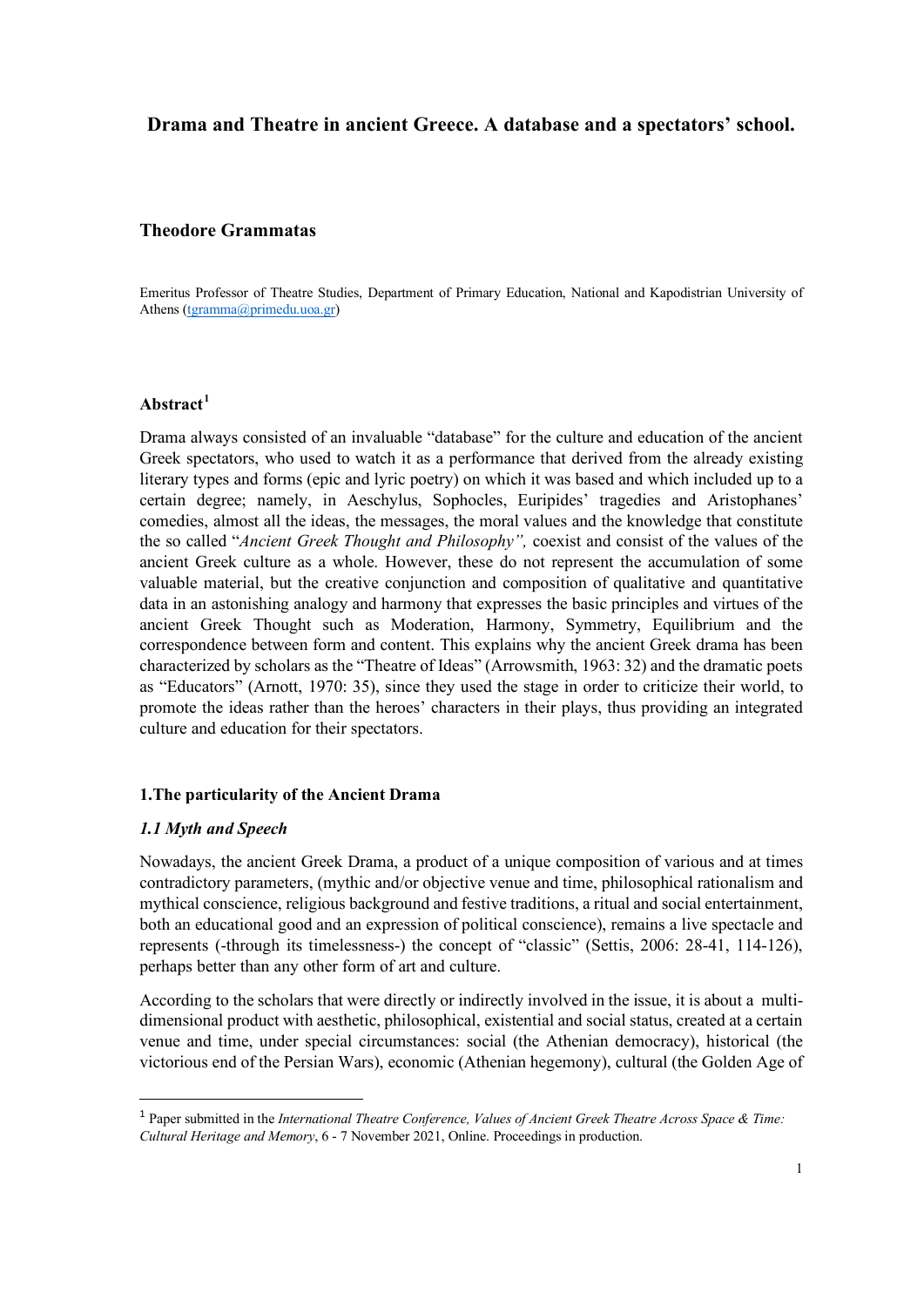Athens), philosophical (Sophism, Socrates, pre-Socratic philosophers), religious (Mythical theology), literary (Epic- Lyric Poetry), cultural (music games, the Dithyramb) and aesthetic (Classicism). It is a complex creation that represents exhaustively the Ancient Greek intelligentsia and the cultural values of the ancient Greek world as presented in Philosophy, Art, Politics and Mythology, the social behavior and religion (democracy, rationality, human rights, moderation, law, ethics, respect of personal freedom) and includes all the previous as well the contemporary forms of the artful written word (epic-lyric poetry).

From the moment they appeared, both Tragedy and Comedy were related with the public life of the City, the interests and the concerns of the Athenian society, thus contributing to the creation of a new coordinated cultural identity for the Athenian citizens, after the Persian Wars. This led to the blending of traditional mythic patterns of the archaic thought with the new rationalism of the Sophists, as well as the co-existence of a folk cultural tradition represented by the Chorus with the artistic creation, which homogenized the old concepts with the modern argumentation of the Deme and the Sophists.

The question is: how was this unique cultural creation and expression created and where did it come from?

By attempting an archeology of the knowledge we have on the specific issue, we may re-examine the primitive myth as the base and the foundation of Drama and Theatre in ancient Greece. According to the Athenian and the ancient Greek citizen's conscience, the myth was a reality that depicted the world in a different way, generally accepted by all: it was a semantic and value system that had gradually been displaced by the development of the "Speech" and its substitution by it. The further, however, cultural sub-base of the ancient Greek world, the concept and the causal interpretation of all the issues, continued to take place to a large extend, not only in a strictly rational but also simultaneously in a mythicized way, so that the conscience of the matters should co-exist with an equivalent context. The myth continued to explain the facts, to give answers to real questions, to interpret whatever was historically defined with unhistorical terms andeventually-to present the truth of the facts in an indirect and sometimes symbolic, connotative way. Hence, the "historical truth" was transformed into "mythological narration", which was in turn recast into "theatrical truth" that the Athenians and all the other spectators then received in the Dionysian or any other Amphitheatre.

The myth, as it appears in the Ancient Greek Tragedy, includes History (in its wider sense) and – at times- derives from it (e.g. The Trojan War). However, it approaches, analyzes and interprets it in a different way, therefore creating its own "truth", which neither always nor necessarily coincide with the spatio-temporal existing one. It creates a unique reality that is disconnected from objectivity, establishes its independence, becomes autonomous and is transformed into a new form of "the Real", which constitutes the literary and more precisely the "theatrical truth" (e.g., the image we have for Agamemnon or Atossa). It presents characters and events (Hector, Hecuba, Philoctetes, Clytemnestra), which are already known in the initial -at least- moment of their scenic representation, to the conscience of both the potential spectator (i.e. the idea of whom the poet had in his mind while writing the tragedy/comedy), as well the real (i.e. the actual) spectator of the ancient Greek Amphitheatre, since they constitute a common cultural tradition with which this spectator is overly familiar with. The value of Drama does not lie in the "history" via which it is expressed, but in its narrative structure and function.

In our attempt to acquire an understanding on Tragedy as a type of cultural creation of such a range, we ought to go back to the initial moment of its conception, genesis and shaping as a stage entity in the  $5<sup>th</sup>$  century BC Athens. By doing so, we realize that the historical truth, (i.e. the objective facts about which some may have heard about through mythological narratives or their literary versions and took place sometime in the distant past and in the mists of history), was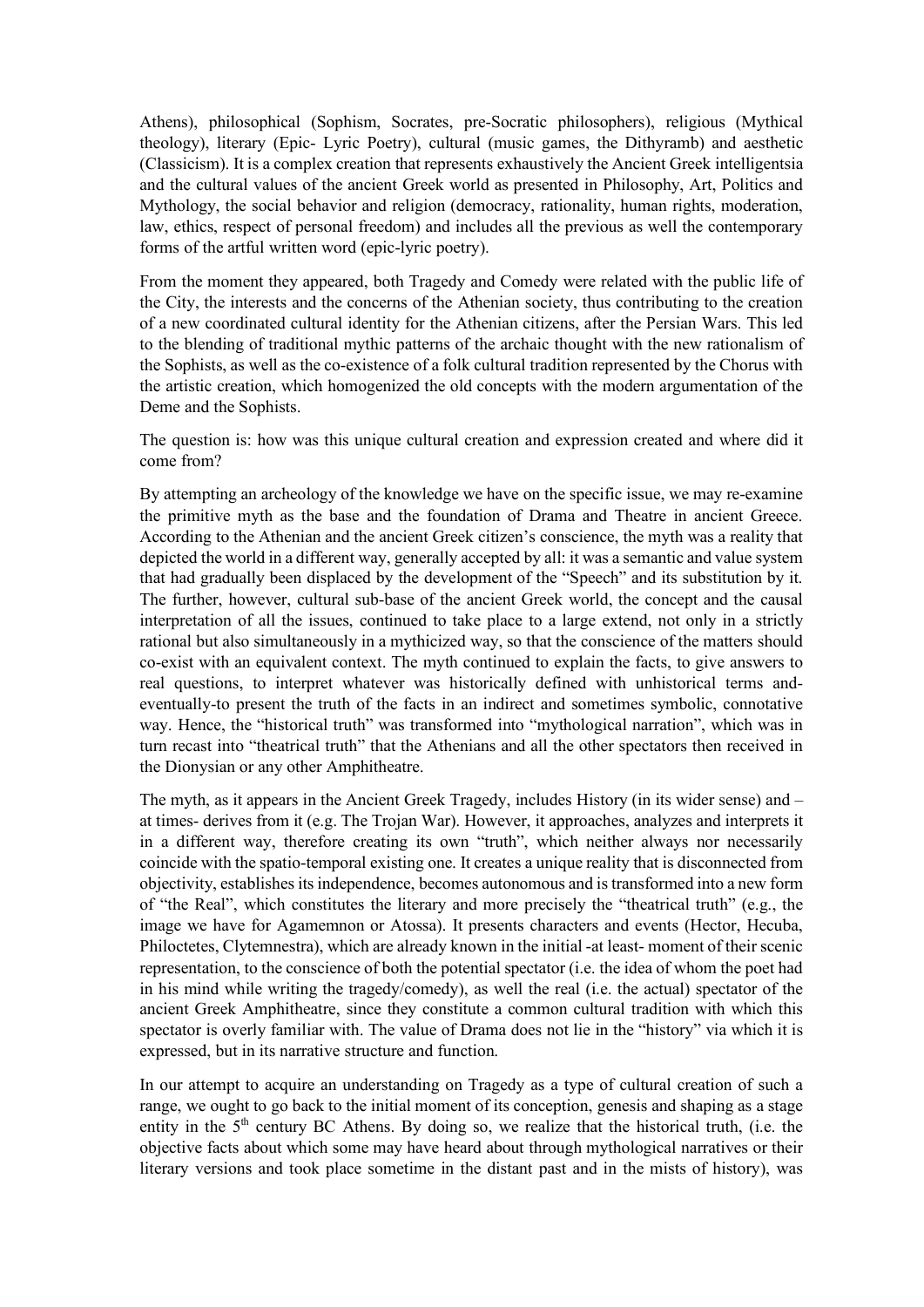finally transformed into a legend and consecutively shaped into a myth as time went by (e.g., the Trojan War, or the expedition of the Argonauts). These historical facts turned to form the thematic frame, from which the tragic poets later drew inspiration for the plot of their plays, therefore transforming the mythological narratives into dramatic depictions, dramatically formed on stage by actors and addressed to spectators. Thereby, the appropriate conditions were created for the Drama to be developed. The only thing that had to be done, was to add the Dialogue, which did not exist in the original category of the primitive pageant. Thus, the homeopathic relation between those who acted and those who participated was transformed into an illusionary relation between actors and spectators, consequently resulting to the transfiguration of the original "Ecstasis" into "Catharsis" (Schechner, 1985: 117-150).

## *1.2 Speech and Drama*

If we would like to attempt a general outline of the parameters of the Ancient Greek Tragedy, we might mention the following: the Trojan War offered the tragic poets the basis for the creation of a great variety of tragedies, which belonged to the same "circle" (Hecuba, Helen, The Trojan Women, Philoctetes, Agamemnon) and talked to Mankind about the absurdity and the pointlessness of the War, the deadlock of violence, the horror of the violent death and in conclusion, the uselessness of sacrifice and heroism. Also, it offered the opportunity to delve into the relation between Man and Nature, the transcendent element and the cosmic authority, the "other" man and ultimately his inner self and promoted the morality and the kindness of the heroines, such as Antigone in Sophocles' "Antigone", Iphigenia in Euripides' "Iphigenia in Aulis" or Neoptolemus in Sophocles' "Philoctetes".

Nevertheless, the myth was nothing but a false narration in the conscience of the ancient Athenian citizen; it was a reality that represented the world in a different way, commonly accepted by all, a conceptual and value system that had gradually started to be outplaced by the development of the 'Speech" and its replacement by it.

Naturally, the tragic poets' turn to the mythical narrative and its exploitation for the drama included other causes. The philosophy and the worldview that constituted the conceptual background of tragedy, the value-world and the behavior of the ancient Greeks' actions found its direct repercussion in the conceptual background of the Tragedy. The disturbance of the cosmic balance caused by the hero's "hubristic" (abusive) behavior, which consecutively brought the Gods' "Atis" and the unavoidable "Nemesis" that punished the "abuser" and re-established normality, the pre-defined course of the hero, who even if he was  $\alpha$  slave to his own "Fate" he refused (or was unable) to escape from it and accepted the consequences of his actions that (usually) others committed in the past in his absence (like Oedipus in Sophocles' "Oedipus Rex" or Electra in Euripides' title play), but to the damage of the suffering innocence he represented, could not be expressed with certain and tangible historic events and incidents. The myth, with its polysemy, its ability to create a new significance and multiple interpretations, its ambiguity and the evasiveness of an exclusively unique interpretation, came to express every ability, everything potential or alternative, thus satisfying the spectators' multiple needs by various means, according to their receptive abilities and the horizon of their expectations. Even if the interpretations given at times varied and were contradictory with regard to the motives, the content, the meaning, even the results of the actions of the archetypal figures of the ancient Greek Drama (such as Oedipus, Hecuba, Prometheus, Antigone, Orestes, Medea and so on, with respective re-adaptation and resignificance of the values and the messages represented and formed on stage, such as Justice, Democracy, freedom, the Human Fate, Rational Thinking, Human Rights and the like), their reception was always realized in the same way, as defined by Aristotle: a subject, an adventure of the suffering character with beginning-middle-end, full of passions, emotions and mental crises accessible and comprehensible to the audience who attended the scenic spectacle via the actors and their role, with a direct, experiential and vivid participation in it, which took place in a specific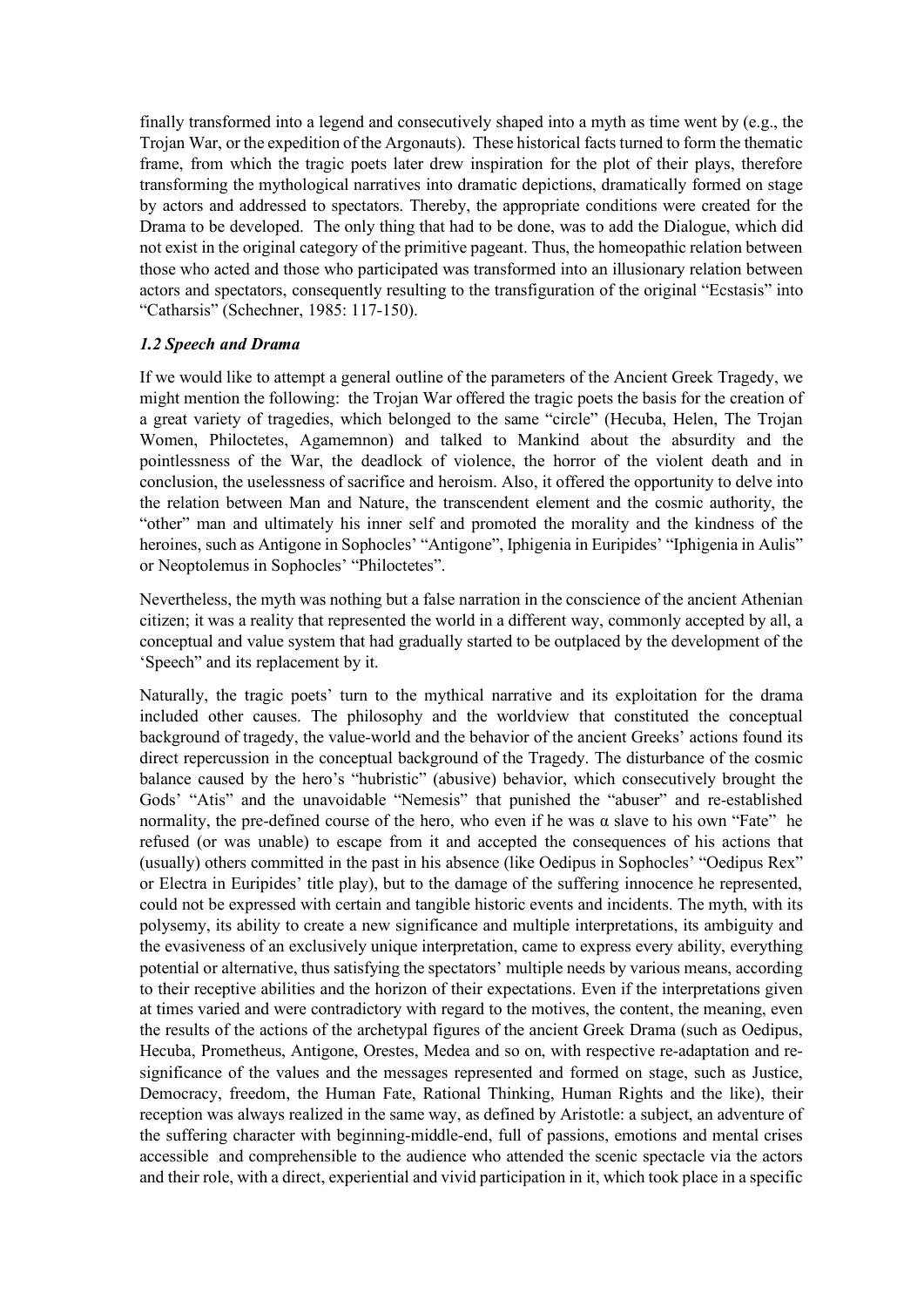venue and time and was realized through the function of the dramatic convention and illusion. In other words, the conscious acceptance both by the actors and the spectators that what was taking place in front of them and among them was received as real, although they knew that it was untrue and illusionary.

It is therefore understood, under this perspective and conditions, why the ancient Greek tragedy consists of a unique cultural product, not only because of the issues it dealt with, neither because of the type and the scale of the conflicts it presented, nor (eventually) the juxtaposition of the natural in the metaphysical world with the personified or impersonal formation of the contradictions it illustrated. The concept of "*tragic"* is not a quantitative, but a qualitative size, which (by being such) overcomes the time limits and the commitments of space, thus acquiring the dimensions of universality that, mutatis mutandis, appears under different circumstances and within a different frame of reference even in this present day and age.

The basic aim is the educational effect on the audience that attends it and the final development of *"catharsis"* with the interpretation of the term that Aristotle gave in his "*Poetics"* (VI, 1-4, 1449b). These, of course, imply that the *"ethos",* i.e. the configuration of an honest personality for the spectators, and therefore the culture and the education provided, represents all the goods that the State offered generously to the citizens. Hence, the development of *"ethos"* as the main purpose of the tragedy is located in multiple levels and functions cumulatively, thus intensifying the importance and the feasibility of its existence.

The comprehension of this evolutionary procedure, as well as the highlighting and the promotion of *"ethos"* as the teleological aim of the Tragedy, cannot be accomplished, unless we take into very serious consideration the philosophical and evaluative system that the ancient Greeks advocated as a whole. According to this, there is a cosmological, universal harmony, an inextricable element of which is the Human Being. This Human Being, however, (-because of his/her behavior-) deranges the predetermined cosmic balance (*hubris*) and brings about the anger and the violent intervention of the impersonal transcendental forces, which control the grand scheme of things *(nemesis)*, therefore leading to the eventual devastation of the abuser and the restoration of the previous order.

An indicative case of such *"hubris"* and its fatal results, is Xerxes' presumptuous decision to subjugate Nature, by placing a *"wooden platform on the neck of (Helles)pont",* or also, the former one of Darius to flog the sea, because of the wreckage of Mardonius' fleet during the first crusade against the Greeks. This distortion of *"ethos"* and the total disregard for the laws and the elements of Nature, led to the well-known conclusion and gave a brilliant sample of the tragic form we deal with.

Man, therefore, has to *"live according to nature"*, in total harmony and balance, within a state of moderation and virtue, which represent the basic values and model behavior of the classical ideal. The quotes *"Know thyself"* and *"Learn what you are and be such"* constitute the necessary requirements, the firm commitments via which man will comprehend his nature as a living/social being and walk in this world accordingly. This is exactly what Antigone expresses in Sophocles' homonymous tragedy, when she confesses that *"It is not my nature to join in hate*, *but in love",*  thus showing the content of *"ethos"*, which constituted the fundamental objective of the ancient Greek thought.

The coexistence and balance between *"Nature" and "ethos", the "natural" and* the *"human",*  bring about moderation, harmony and beauty, which are the structural elements of the concept of *"classic"* and the parameters of *"virtue",* as the ultimate goal of the ancient Greeks ("*good and virtuous"*), i.e. being harmonious in body and mind.

### *1.3 The cultural-educational mission of Theatre*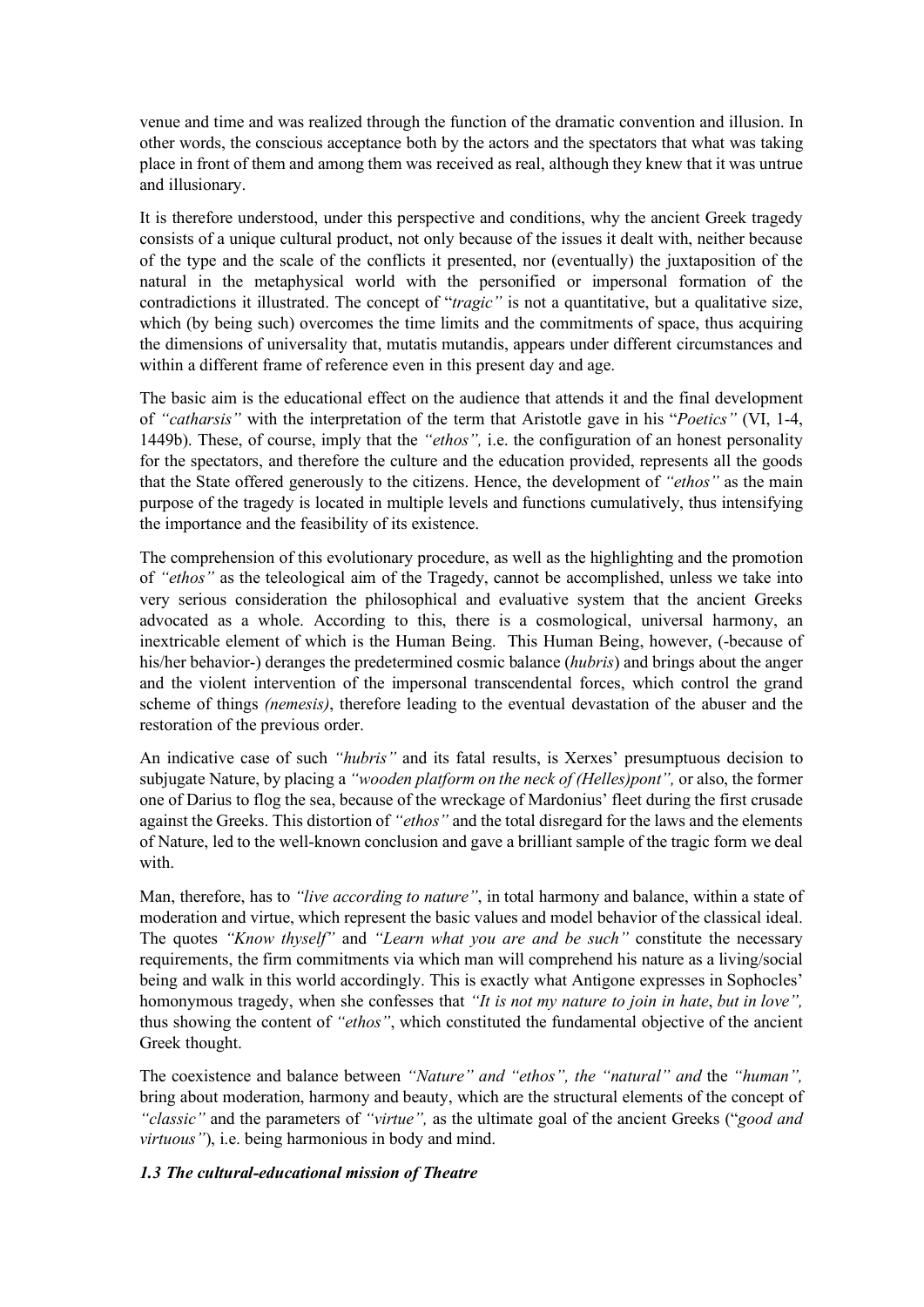By taking into account all the above, we may consider that Drama consisted of an invaluable *"database"*, for the culture and the education of the spectators that attended it as a performance, in an architecturally, urban-designed space, the so-called Amphitheatre. The dramatic poetry, which is the creation of the Greek classic spirit, emerges at a later stage from the already existing literary types (epic and lyric poetry), which (up to a certain degree) includes and on which it is based. We may only indicatively mention that it draws the subject, the main aspects, the plot and the narrative elements that constitute the basic characteristic of the dramatic myths (on which tragedy is based), from Homer and his two epic poems - the Iliad and the Odyssey. By exploiting the characters and their actions it breaks free from the epic, heroic, narrative element and emphasizes on the moral, metaphysical and psycho-spiritual characteristics of their participation in the plot, from which the value world of the ancient Greek drama derives and is based on. From the lyric poetry, it draws the aesthetic and qualitative category that frames the text and transforms the narrative into the dramatic and poetic element, adding lyric and emotional elements, via which the best possible reception of the play and the communication with the reader or the spectator of the performance is accomplished.

However, we were at an era that Speech had displaced the Myth in the conscience of the ancient Greeks. The thought, the logic, the interpretation of the things, which was based on the relations between the cause and the effect, constituted a new common reality. Starting from the thought of the Ionian School (Thales, Anaximander, Anaximenes, Heraclitus), of Southern Italy (Pythagoras, Parmenides, Zeno of Elea) and especially Socrates, Plato and the Sophists (Protagoras, Gorgias, Hippias), the ancient Greek philosophical thought turned to subjects of moral, metaphysical, conceptual, anthropological and political content. Long before, however, we discover that Orphism and theology, which was the equivalent of Pythagoras in Southern Italy and Sicily, the general intelligentsia of the so called Seven Sages of Greece (Chilon, Solon Pittacos, Cleovoulos), was reflected on representative quotes that had -even fragmentarily- ("potentially" considered as the data of antiquity) been devised, formed and expressed irrespectively or even contradictorily. The integration of all these, the encoding and the activation of their function was accomplished through drama as a unique and special type of artful literary creation; namely, in Aeschylus, Sophocles and Euripides' tragedies almost all the ideas, messages, values and the knowledge that constituted the "ancient Greek Thought and Philosophy coexisted, thus shaping the frame of the values of the ancient Greek Culture.

However, the aggregation of this rich informative material does not represent the compilation of knowledge in the form of an *"encyclopedic dictionary"***,** as the one attempted by the Encyclopaedists in the French Revolution. Drama is not just the accumulation of some valuable material of the kind *"stones and bricks, woodwork and tiles, tumbled together in a heap"*; on the contrary, it is a creative conjunction and composition of qualitative and quantitative data in an amazing analogy and harmony that expresses the basic principles of the ancient Greek Thought, such as moderation, harmony, symmetry, balance and the correspondence between form and content. All these coexist evenly balanced in the qualitative and the quantitative parts of the tragedy and constitute the idea of classic. As such, they have the character of timelessness and universality in their acceptance and recognition by their contemporary, as well as their subsequent listeners, spectators and readers, hence expressing the particularity of the type that is nowadays known as "ancient Greek drama and theatre". Culture was the predominant interest of all the expressions of the ancient Greek society. The "*contests"* of any nature (athletic, musical, rhetoric), aimed at the education of not only all those who participated, but also of all those who attended them. Within those frames, they included the *"Dramatic"* contests of tragedy, comedy and the satyr play. Education was not only accomplished by the serious, but also by the satyr play, since it was not only accomplished by the serious but also the hilarious situations. The emotional purgation (or Catharsis) occurred both by crying and laughing. (D' Angour, 2013: 297). That is why the ancient Greek drama has been called by scholars the *"Theatre of Ideas"* (Arrowsmith,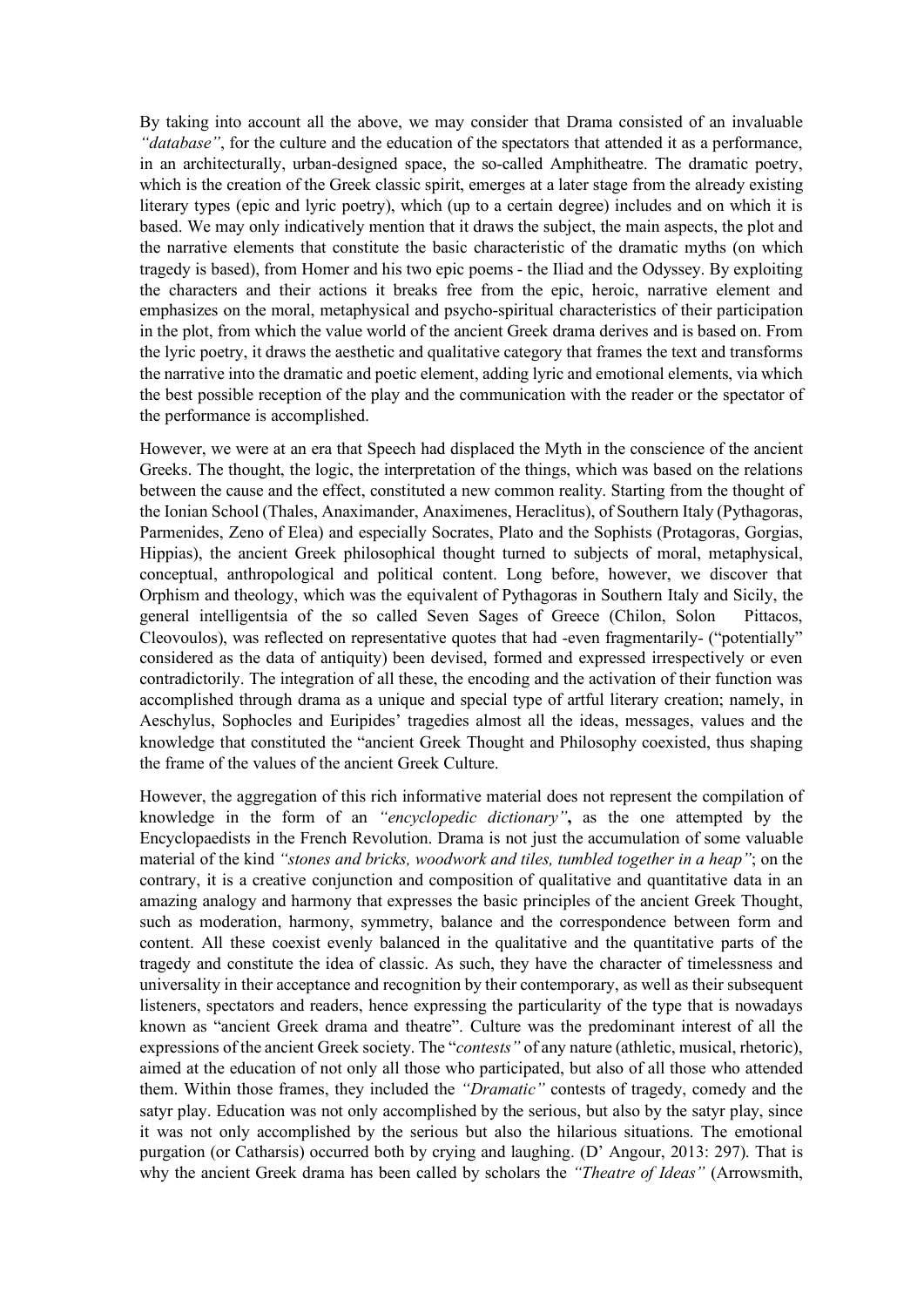1963: 32) and the dramatic poets as "Educators", since they used the stage in order to criticize their world and promote the ideas rather than the heroes' characters in their plays, thus providing integrated culture and education for their spectators (Arnott, 1970: 35). The recipient and the final judge of Aeschylus, Sophocles, Euripides, Aristophanes and the other dramatic poets of the ancient times, was not only the Reader-Athenian citizen in the Ancient Agora of Athens, in the Academy or the Lyceum, but mostly the Spectator-Athenian citizen or the Metic in the theatres of Aixoni or Vravrona and especially in the Amphitheatre of Dionysus at the foothills of the Acropolis (Moretti, 2000: 100-120). There, through the theatrical illustration which constituted the scenic spectacle of the tragedy and the comedy, the old aristocratic social values that found their foundation in the earlier myths and religion, were interacting with the sophistic reasoning and in the end they compromised on moderation, which was the most important and general criterion for the Athenian citizens/spectators of the performances. By participating in the scenic spectacle, they acquired the opportunity to escape from their everyday reality and re-examine their relations on an interpersonal, political and social level (Meier, 1993: 19-25). The scenic speech of tragedy and comedy had enough appeal to their interests and the real world; the dramatic author of the ancient times would take into consideration their perceptive abilities, their mentality and their expectations (Meier, 1993: 19-25, Goldhill, 2012: 81-101).

The expression of an opinion for the image of a spectator in the Amphitheatre of Dionysus and especially in any other ancient Greek theatre of the  $5<sup>th</sup>$  and the  $4<sup>th</sup>$  century BC, is considerably problematic and the advocacy of one and only one viewpoint may be precarious and devastating, since the results of the studies and the approaches to the ancient Greek drama are published at a blistering pace. According to systematic modern approaches, the audience in the Amphitheatre of Dionysus was not homogeneous. Au contraire, it varied considerably. It was not a *"quiet gathering of serious and intelligent citizens"* but probably a disobedient group of people that made noise to such a degree that they could be compared to the spectators of an outdoor popular spectacle in the period of the carnival or *"even more with the spectators of a football match rather than the lovers of the opera and the theatre of our times"* (Sommerstein, 2006:897). Many spectators had (probably during the past) participated in a performance, as members of the Chorus, which was identified with the mentality, the psychology and the expectations of the Athenian people as a whole (Mastromarco, 2011: 263-316). One is for sure, though: it was about an audience that had many characteristics of the members of a wider electorate, with similar mentality, psychology and expectations, comparable to the one they had when they participated as citizens in the Assembly and voted in their social gatherings. One must also not forget that *"once a year according to the Athenian calendar, the Assembly indeed took place in the theatre instead of the standard venue, in the Pnyx"* (Van Steen, 2011: 784).

In that sense, the spectator of the ancient Greek drama differentiated and was defined on the basis of the various features that existed and functioned simultaneously. Namely, it was not only the Athenian citizen, the foreigner or the metic (much more the slave and the woman), but equally the farmer from the Acharnes, or Socrates and the Sophists' students. It might also be the anonymous person of plebian origins, or the distinguished public or state official or the educator of Wisdom, the adolescent young spectator or the elderly, the conservative person of aristocratic origins, or the deeply democratic citizen. All these, coexisted as spectators that attended the same performance, in the same space, but maybe in distinguished seats the ones from the others (let us not forget the existence of privileged and not privileged seats in the theatre of Dionysus), thus forming the real, historically defined audience.

A similar, however, image for this audience co-existed intra-dramatically recorded by the dramatic poet himself, presenting heroes and circumstances, actions and ideas, conflicts and choices that at times responded to the one or the other side of the real audience (Arnott, 1970: 35-42), thus satisfying the interests and the expectations of the young or the old, the aristocrats or the democrats, the uneducated or the educated (Lada-Richards, 2008: 466-486).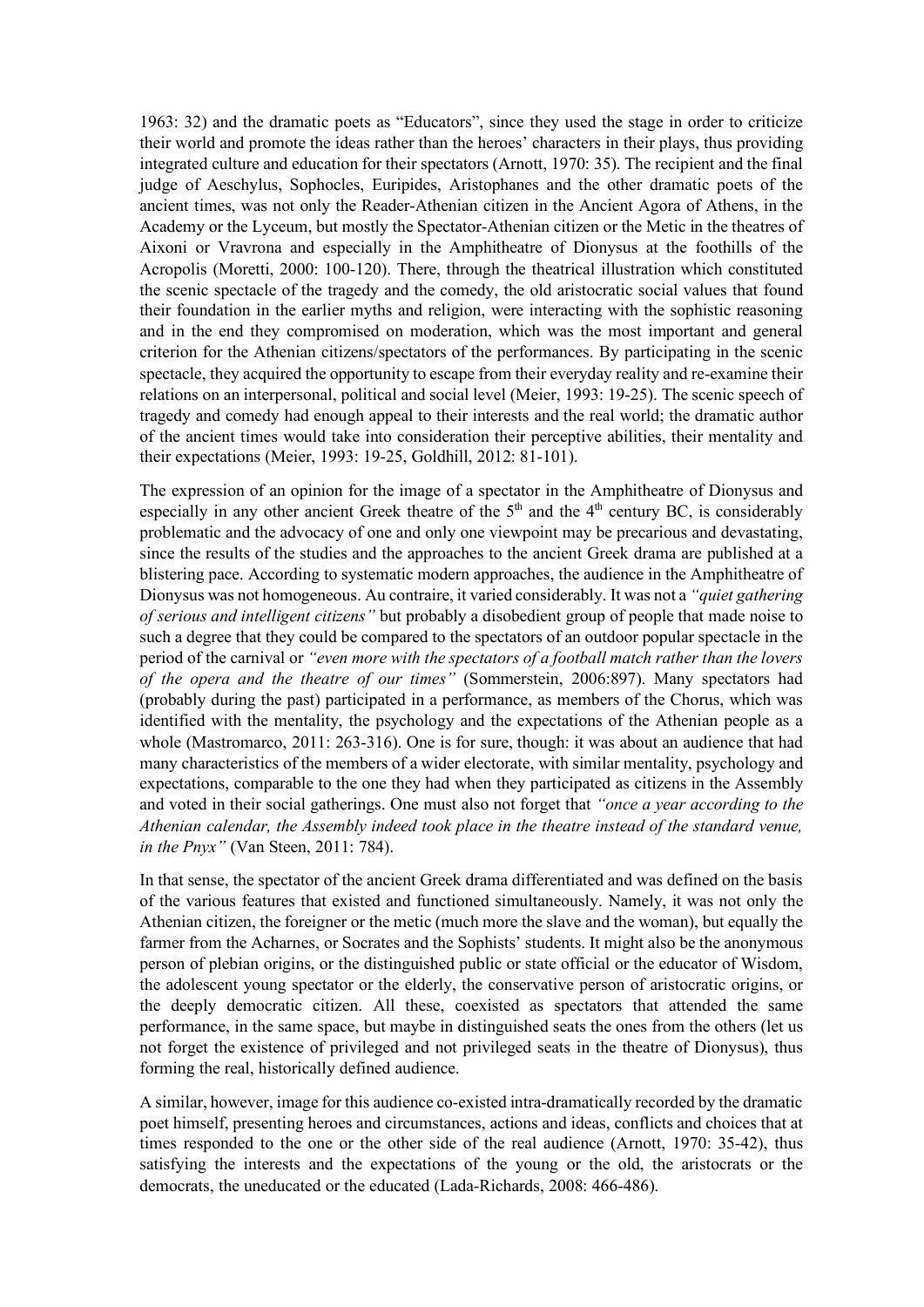In conclusion, we may say that the audience to which the ancient Greek tragedy and comedy was addressed, was mostly an audience of citizens, since the plays were presented in *"events for the celebration of the Athenian citizens' identity"*. The mediators, the members of the Chorus, the actors and the sponsors of the performance belonged to the same social group. Therefore, the tragedy *"defines the identity of the male citizen, while it simultaneously produces and reproduces the ideology of the community of the citizens"* (Hall, 2012: 140-141). It was about an audience with equal receptions, with similar cultural experiences, with relevant interests and goals, as these were formed within the frame of the *"city-state'.* The mythic narrative as the canvas of the tragedy, the possession of the spectators by the already previous theatrical, religious and social culture, only represented the pretext that allowed the creative conscience of the dramatic poets to be activated and offer the spectators the possibility to realize the transcendence of "here/now" of their presence, towards the "elsewhere/elsewhen" of its mythical version. With the procedure of illusion that took place during the performance, every spectator-citizen in the ancient Greek Amphitheatre found his personal reasons, which-initiating from the respective textual and scenic facts/elementsoffered him the *"Catharsis"* as the ultimate purpose with its multiple philosophical, existential, psychoanalytical and sociological dimension. The same spectator might relatively easily comprehend, decode and mark the scenically on-going messages. It was to him that Aristophanes addressed through the "offences" of his plays, aiming at his consideration and awareness, through the parody of familiar circumstances and the satire of historical figures (Arnott, 1970: 37-39). Aeschylus had the same in mind in "*The Persians",* when trying to boost his morale and reward his attitude during the recent Greco-Persian Wars, while it was to his own political experiences that he addressed through the *"Eumenidae",* when the Pnyx became the dramatic venue for the recognition of the institutions and the constitutional Athenian democracy, on a secondary, imaginary, as it was exactly in the literal, real level (Hesk, 2011: 107, Winkler-Zeitlin, 1990). In this way, drama and theatre as a solid unity of form and content, became a pedagogically complete school for the audience that attended the performances regularly and participated actively in them. The scenic construction of images and the world of values, came in complete identification, hence responding in the best possible way to the idea of *"classic",* as the correspondence of form and content, symmetry and balance, via which the timelessness and the universality of the ancient Greek drama was eventually ensured (Settis, ibid.: 17-28).

#### **ACKNOWLEDGEMENTS**

This project has received funding from the European Union's Horizon 2020 research and innovation programme under grant agreement No 101004949. This document reflects only the author's view and the European Commission is not responsible for any use that may be made of the information it contains.

Arnott, P. (1970)''Greek Drama as Education'', *Education Theatre Journal* 22/1:35-42

Arrowsmith, W. (1963).''A Greek Theatre Ideas'', *Arion: A Journal of Humanities and the Classic* 2/3:32-56

D'Angour, Arm. (2013).΄΄Plato and Play. "Taking Education Seriously in Ancient Greece", *American Journal of Play* 5/3 :293-307

Damen M. (1989). «Actor and Character in Greek Tragedy», *Theatre Journal*, 41:316-340